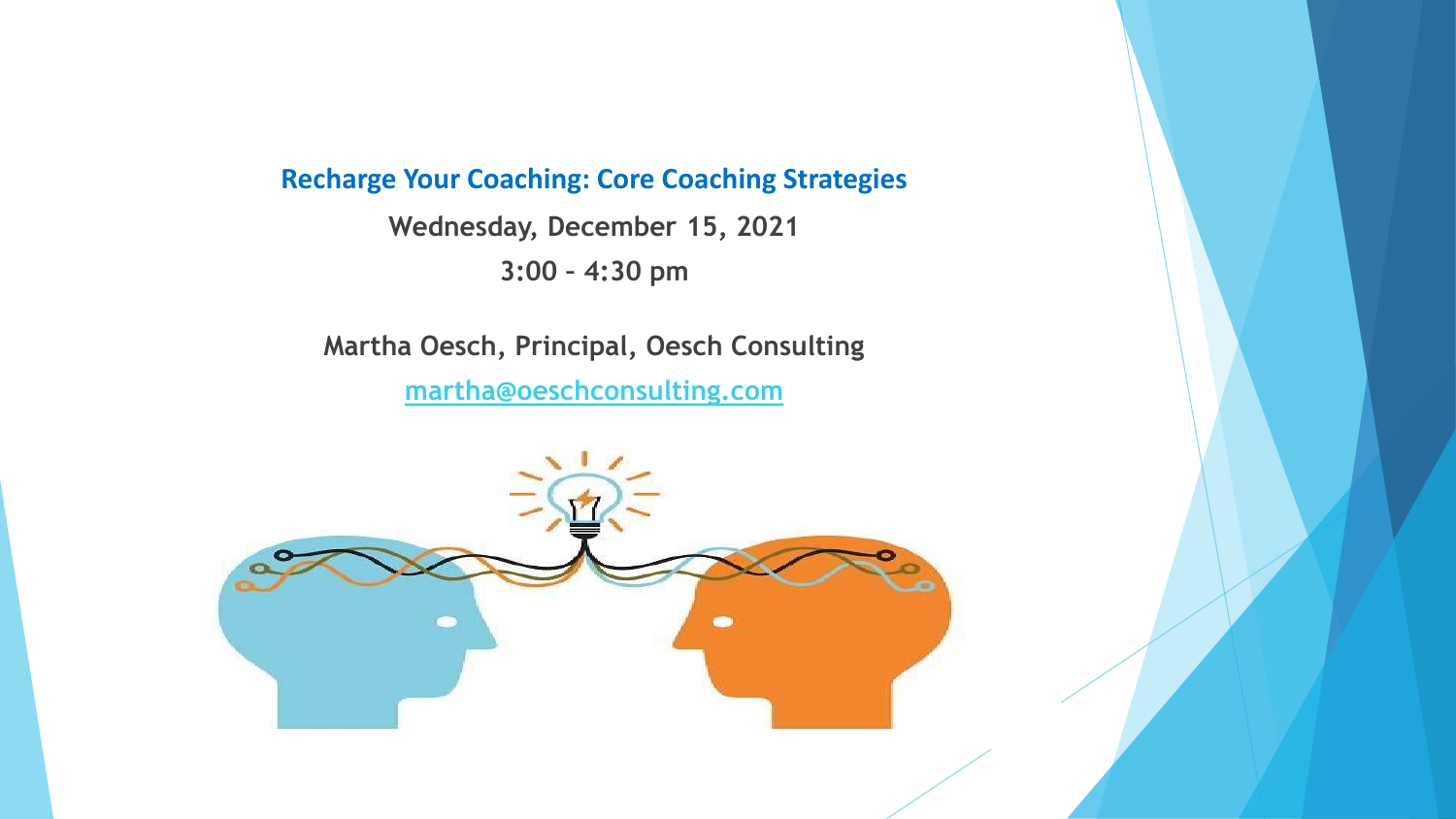# Core Four Coaching Skills

- 1. Asking Permission
- 2. Listening Reflectively
- 3. Asking Powerful Questions
- 4. Holding the Focus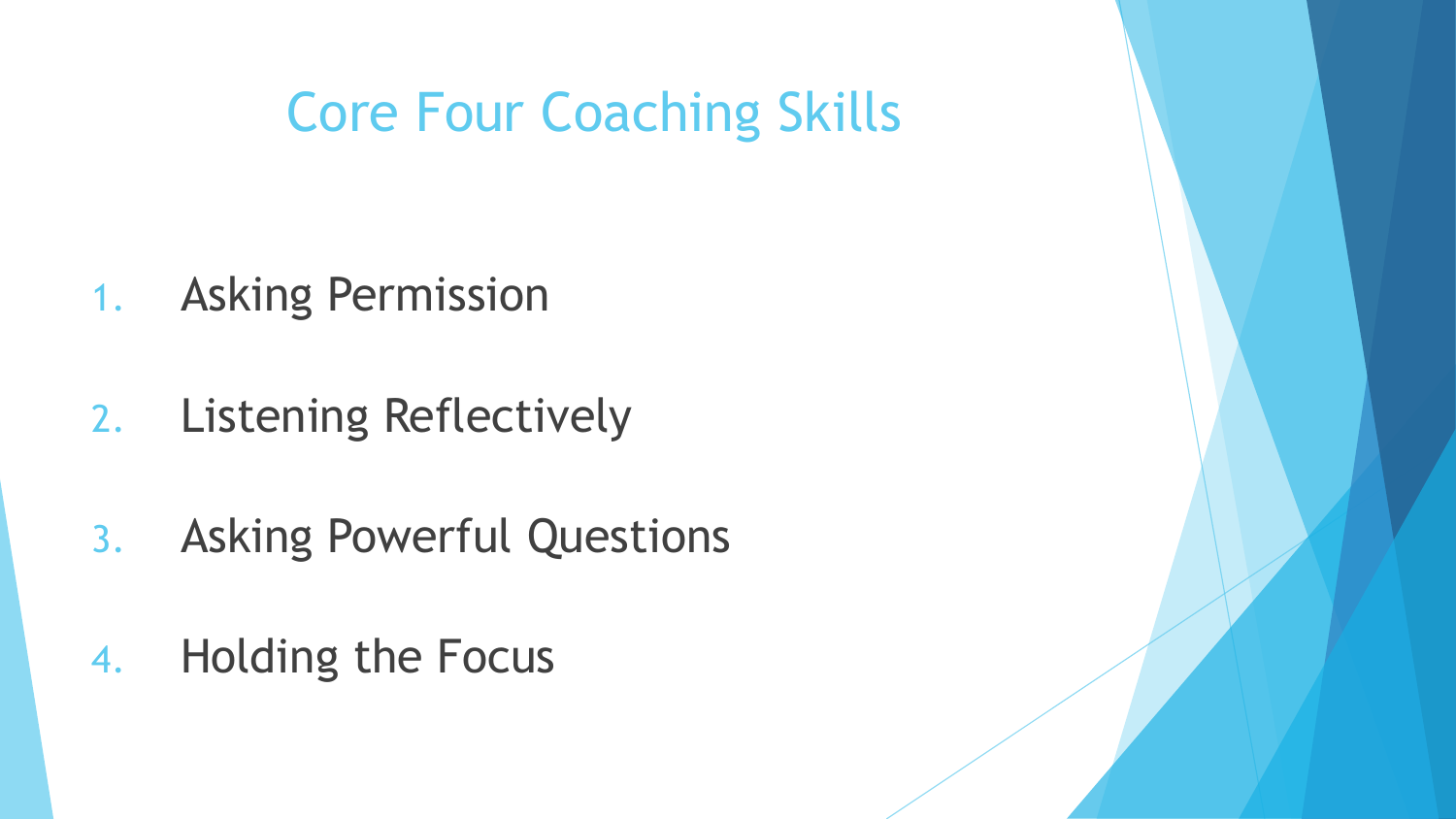#### Asking Permission

What happens if we share our thoughts without asking?

Why should we ask for permission even if we think the answer is yes?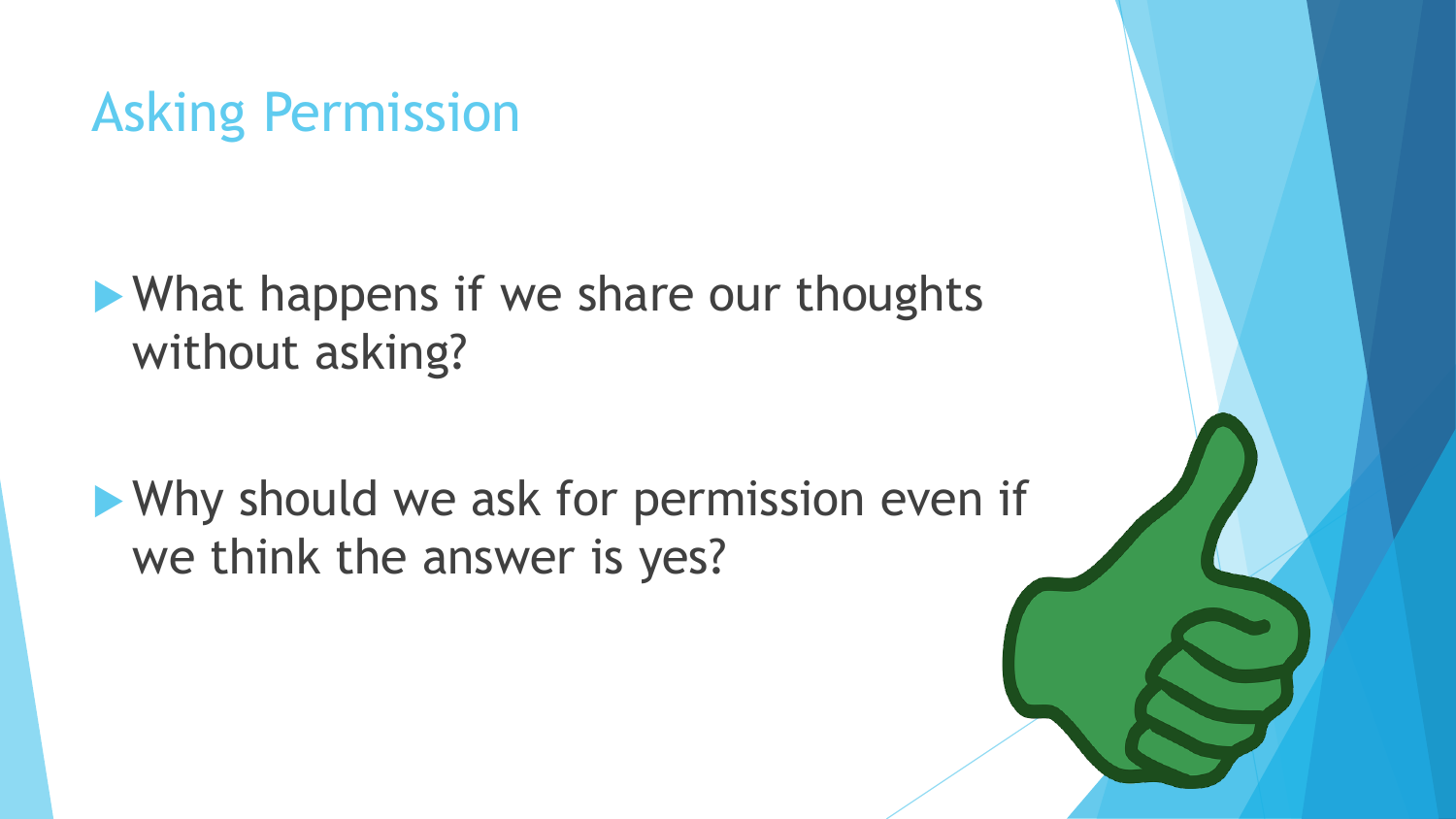# Examples of Asking Permission

- Coaches can ask permission by asking:
- *Can I share a hunch with you?*
- *I have a resource that might be helpful; would you like to know about it?*
- *I have an idea that might help; do you want me to share it?*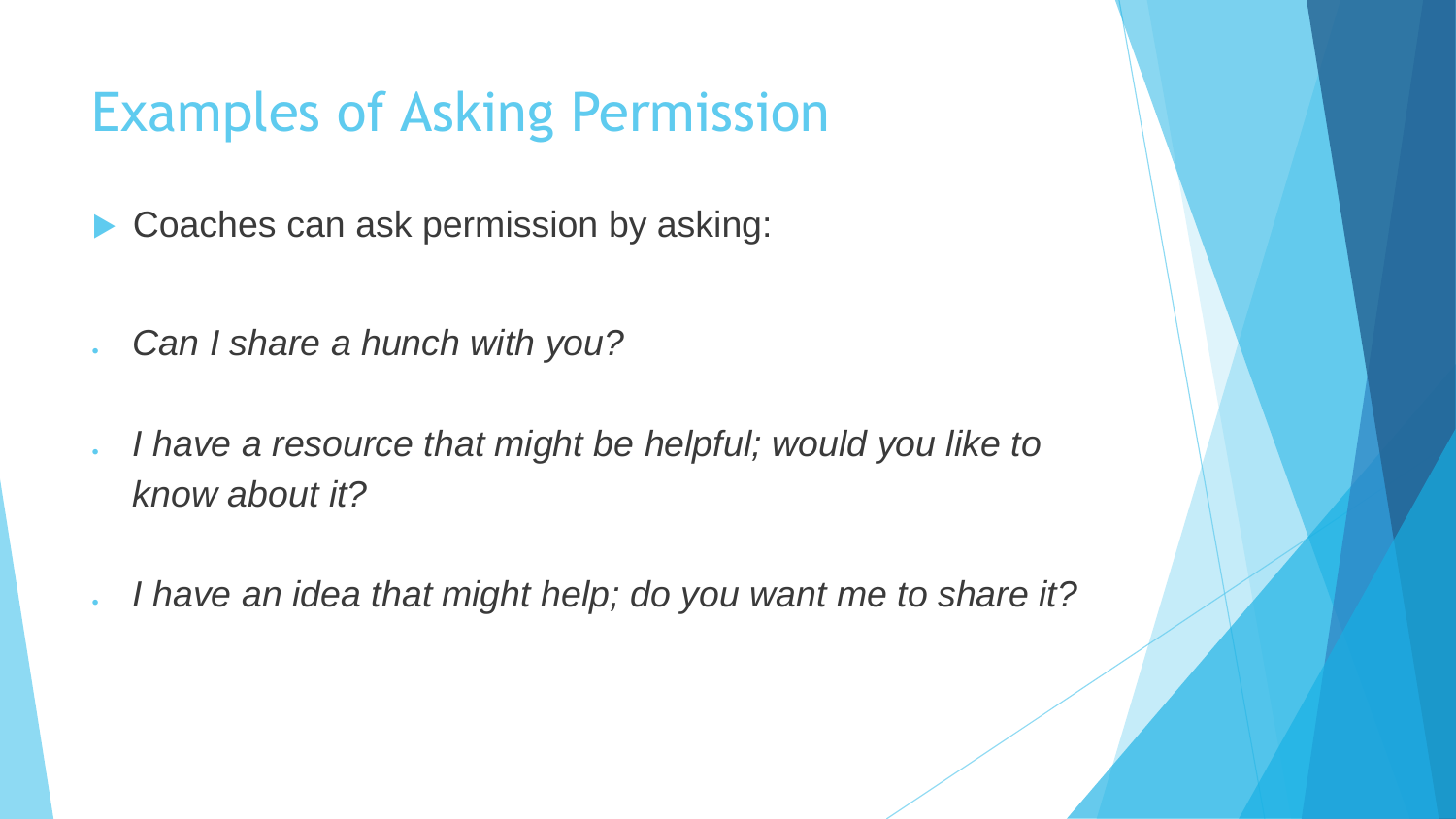#### Listening Reflectively

Seek to understand and reflect back what they heard to make sure they "got it"

Speaker feels heard

Might reflect back meaning, feelings or content

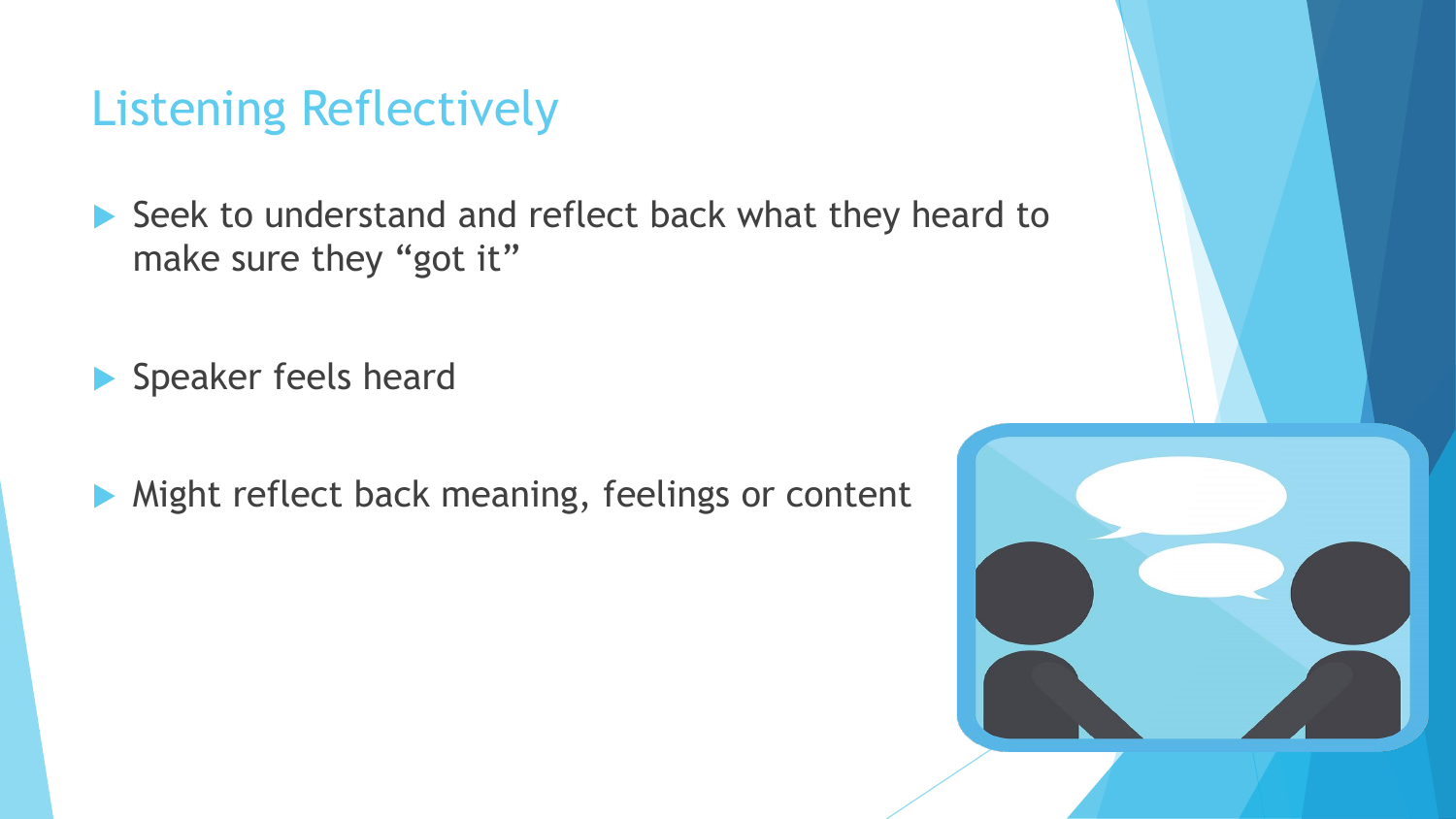# Examples of Listening Reflectively

- Coaches might ask:
- Feelings: *You sound sad about that. Are you?*
- Meaning: *So what I think you're saying is that you are worried about taking the job? Do I have that right?*
- Content: *So you went on the interview and it was a difficult experience for you. Did I get that right?*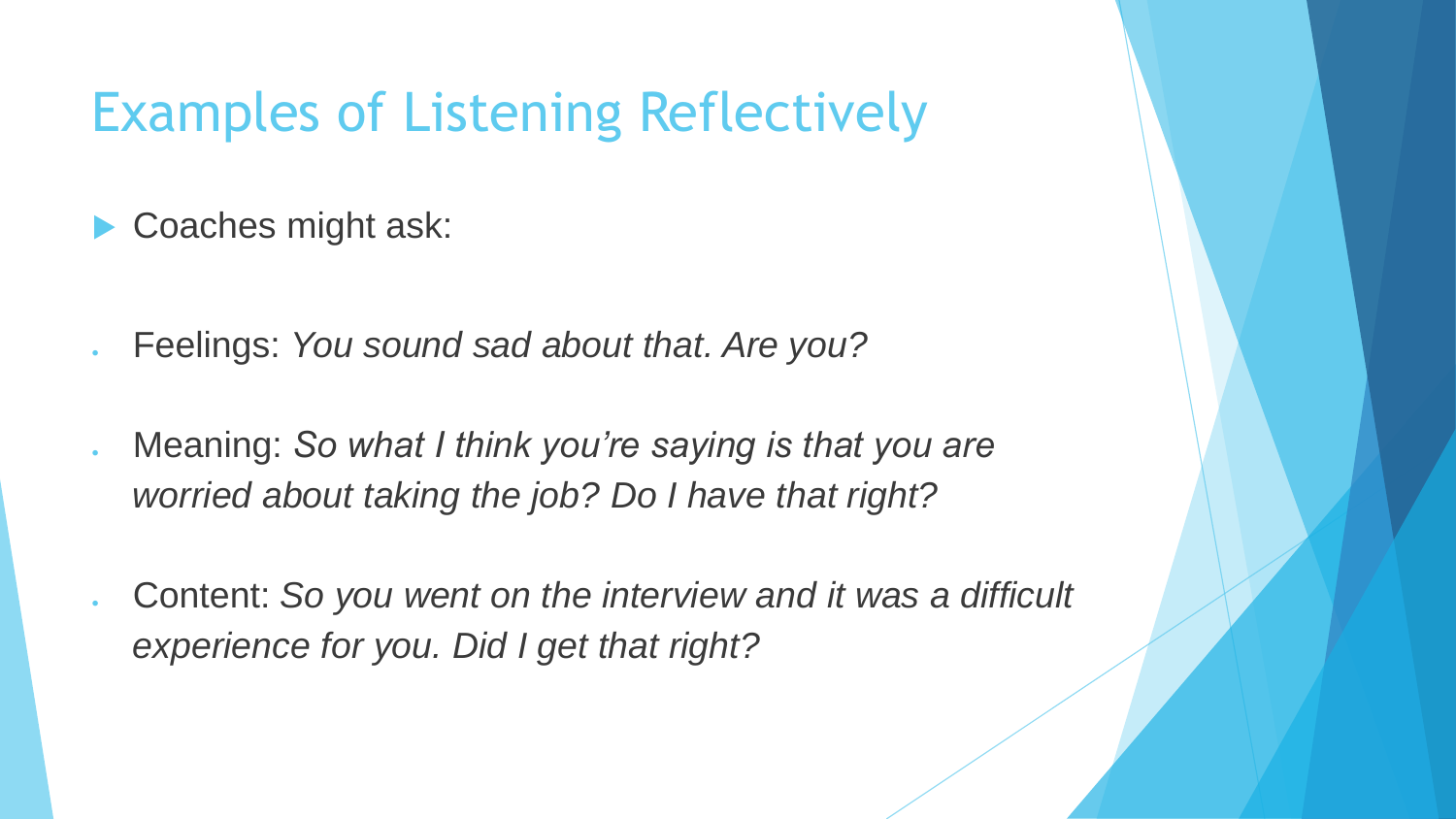# Asking Powerful Questions

▶ Short and simple—10 words or less

Open-ended

Asked in curiosity and with no agenda

 Always start with what, where, who, and when. Be cautious with questions that start with why, however, as they can express judgement.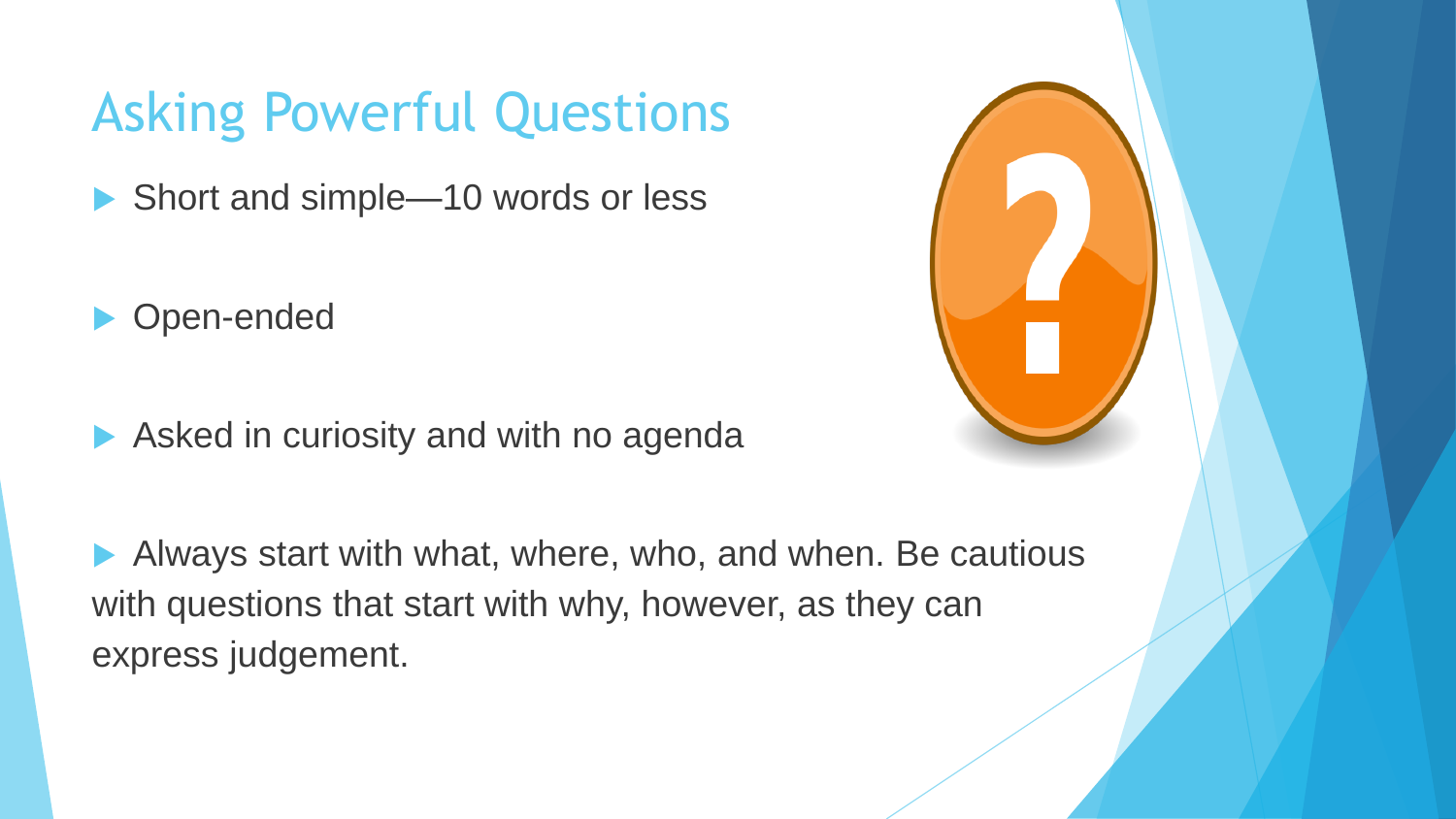# Translating Closed-Ended Questions to Powerful Questions

| <b>Closed-End Questions</b> | <b>Powerful Questions</b>                       |
|-----------------------------|-------------------------------------------------|
| Will you arrive on time?    | What will help you get there on time?           |
| Are we on track?            | Where are we?                                   |
| Do you have the answer?     | What if you did have the answer?                |
| Will this turn out well?    | How do you think this will turn out for<br>you? |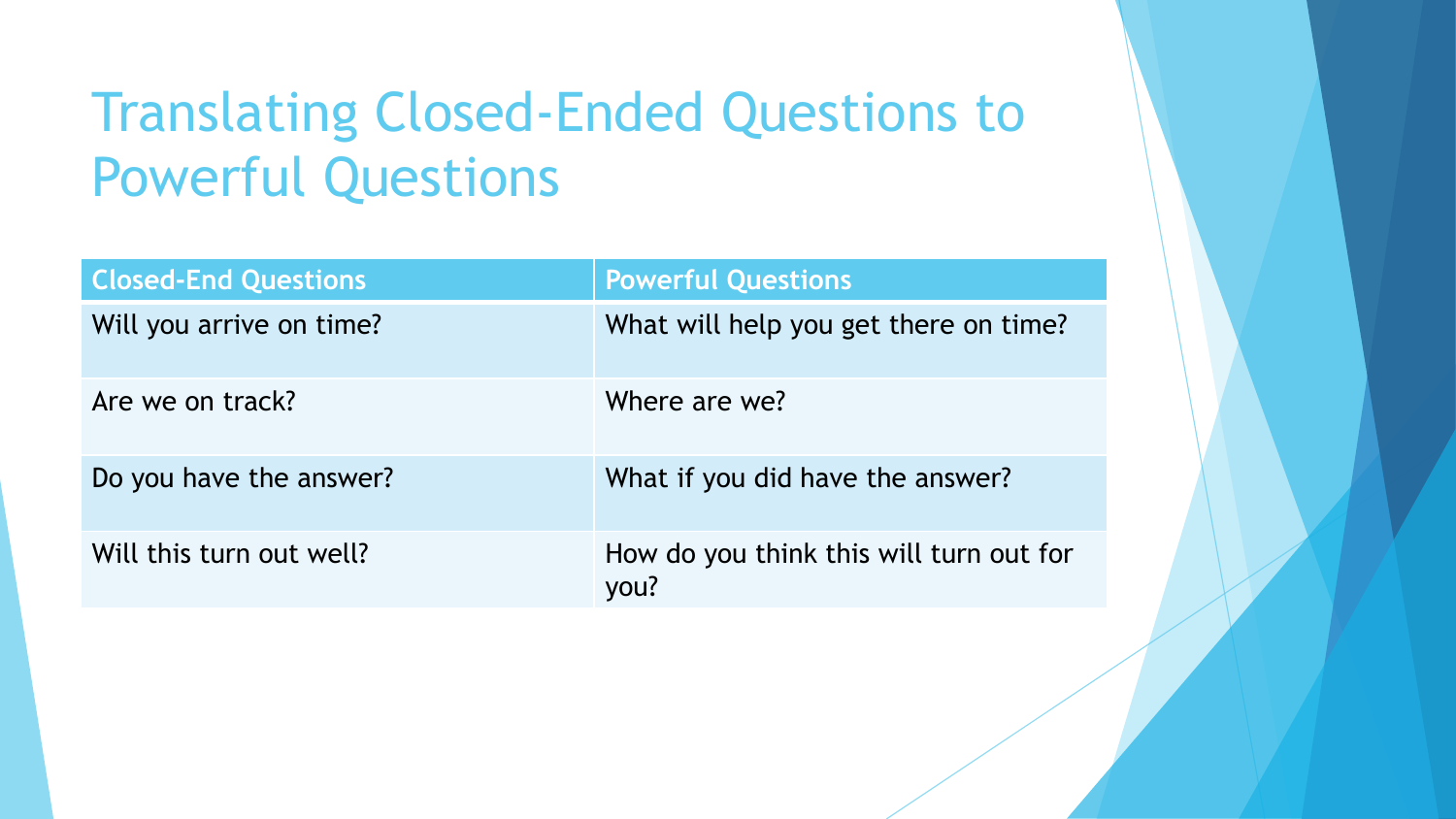# Holding the Focus

- People can easily get off track
- Directs a conversation back to someone's vision, purpose, goal, or commitment
- **Instead of assuming families have wandered off track, coaches can ask** a powerful question to unearth connections and insights. Sometimes a detour actually ties right in with what they want to accomplish.